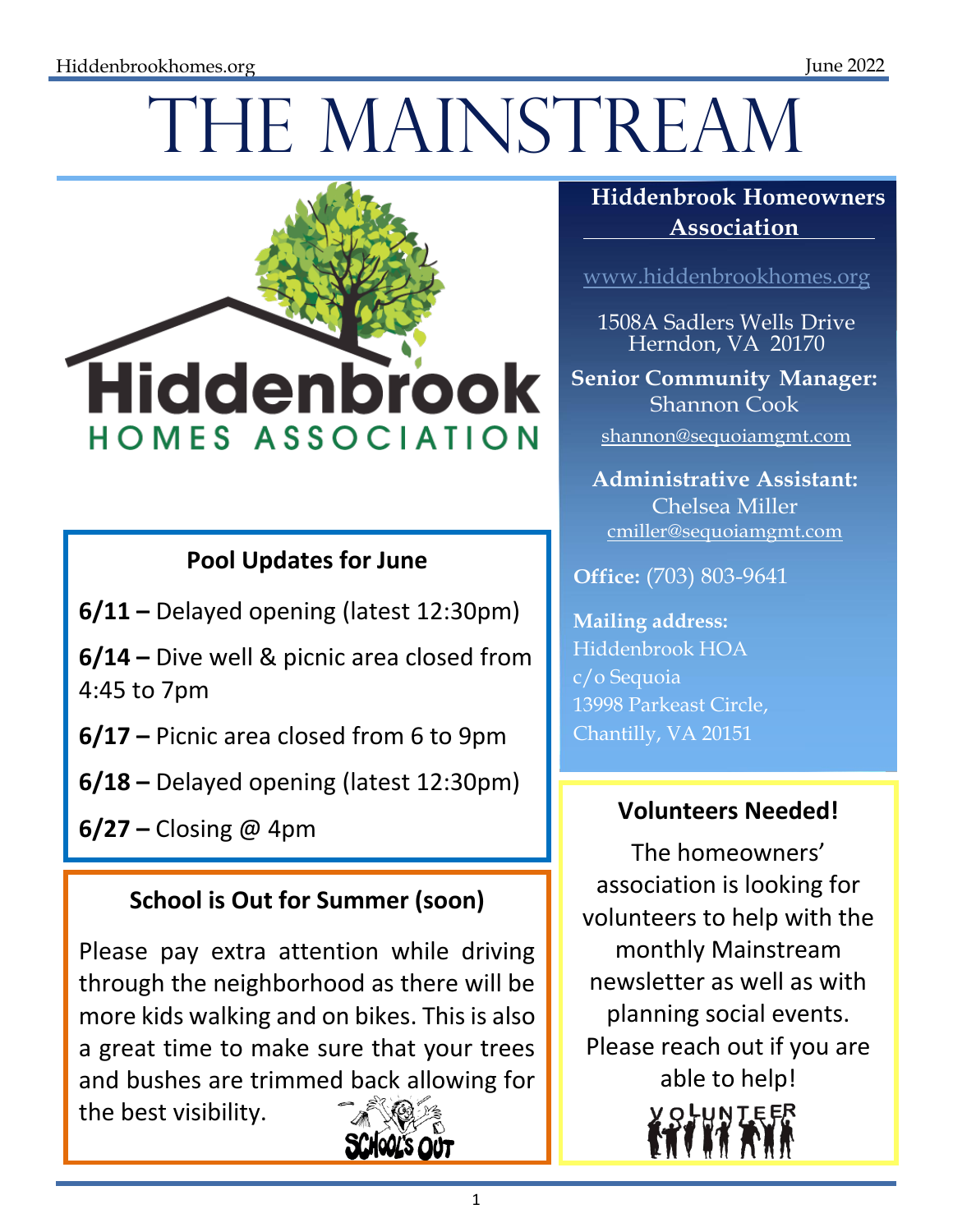# **Upcoming Annual Architectural Inspections – June 2022**

Please take note that Sequoia Management will begin the Annual Architectural Inspections in June. Please make sure to repair any maintenance items that may need attention as well as maintaining lawns & homes in good condition. Some common items we look for are posted below. Please note this list is not all inclusive and additional items may be cited if they are not in compliance with the Communities Architectural Guidelines/Standards.

- **Paint:** Chipping, peeling, bubbling or fading of paint on trim, shutters and front doors.
- **Miscellaneous Items:** Public view storage of trash cans, recycling bins and miscellaneous items such as newspapers, garden tools, etc.
- **Repairs:** Items in need of repair such as rotted wood trim; missing or damaged shutters; etc.
- **Maintenance:** Items in need of maintenance such as yard work, power washing/cleaning of siding, etc.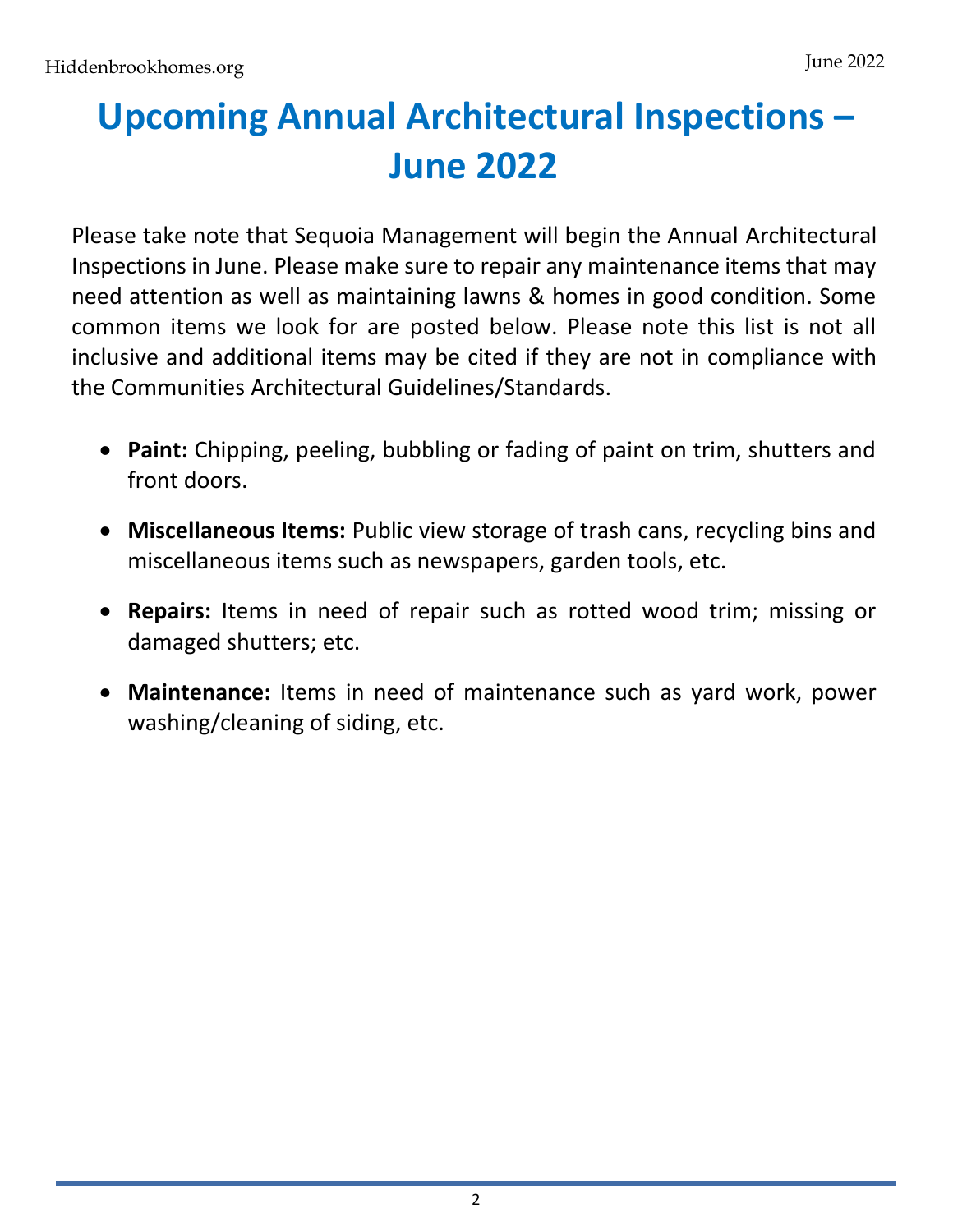# **Architectural Modifications and Resales**

Please remember to submit architectural applications for ALL exterior modifications done to your home prior to the project beginning.

Recently we have noticed upon conducting resale/disclosure inspections that are done prior to home sales that many homes in the community have changes that are not documented in the lot files.

Having all approved changes documented in your lot file benefits you and future owners and will assist with issues/delays when going to settlement. Please start the resale process with Sequoia Management as early as possible, note that you should plan for at least 2 months to have it completed.

If you believe changes have been made to the exterior of your home or lot that did not receive prior written approval from the Architectural Committee, please contact Sequoia Management at Shannon@sequoiamgmt.com or Cmiller@sequoiamgmt.com for verification and/or an architectural application for submission.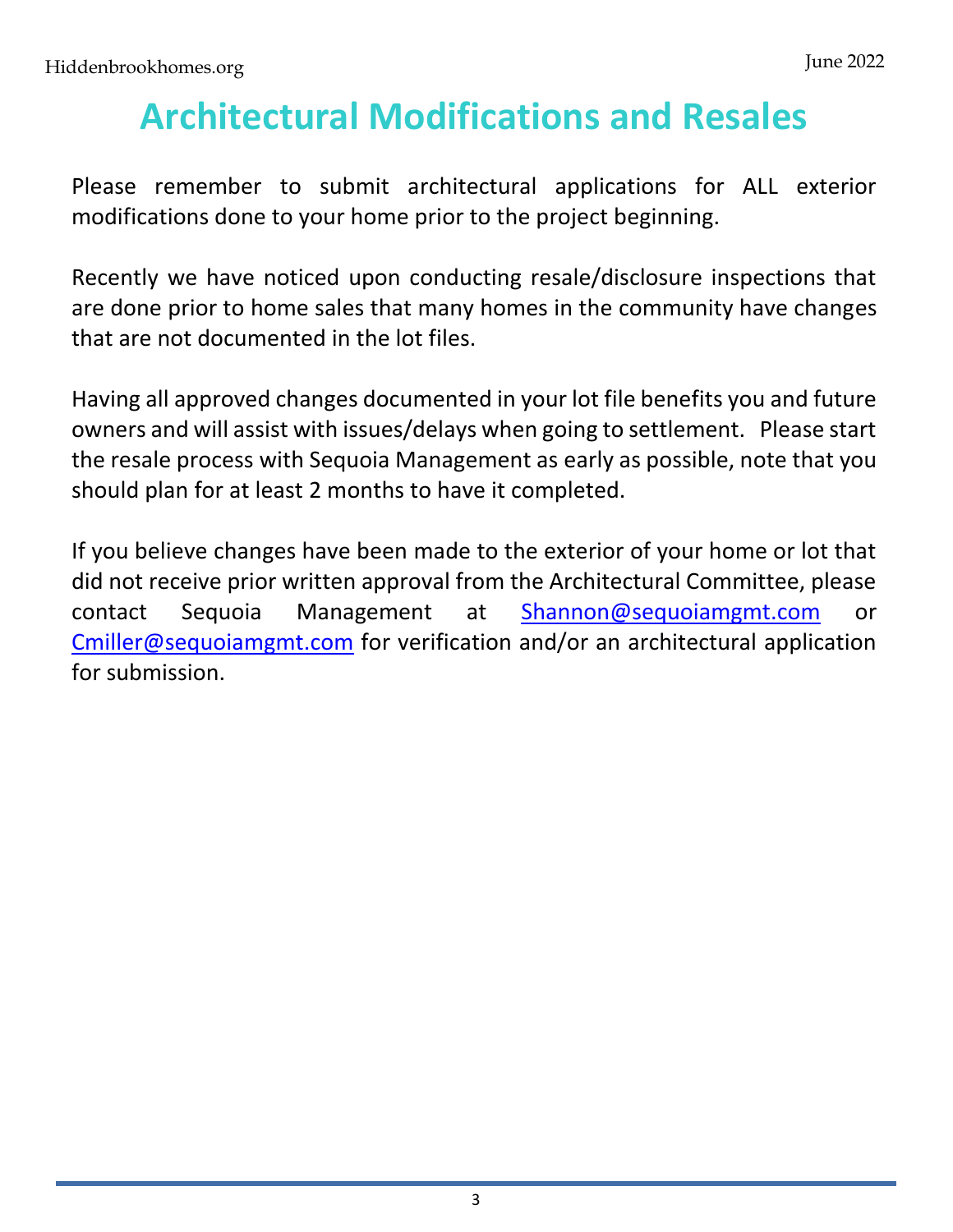# **Pickleball Anyone?**

The Tennis Committee is surveying interest in setting up a variety of activities, to include pickleball matches. If interested, please email Matthew King at mkk121975@hotmail.com so we can determine if the level of interest warrants further review. Thank you for your time.

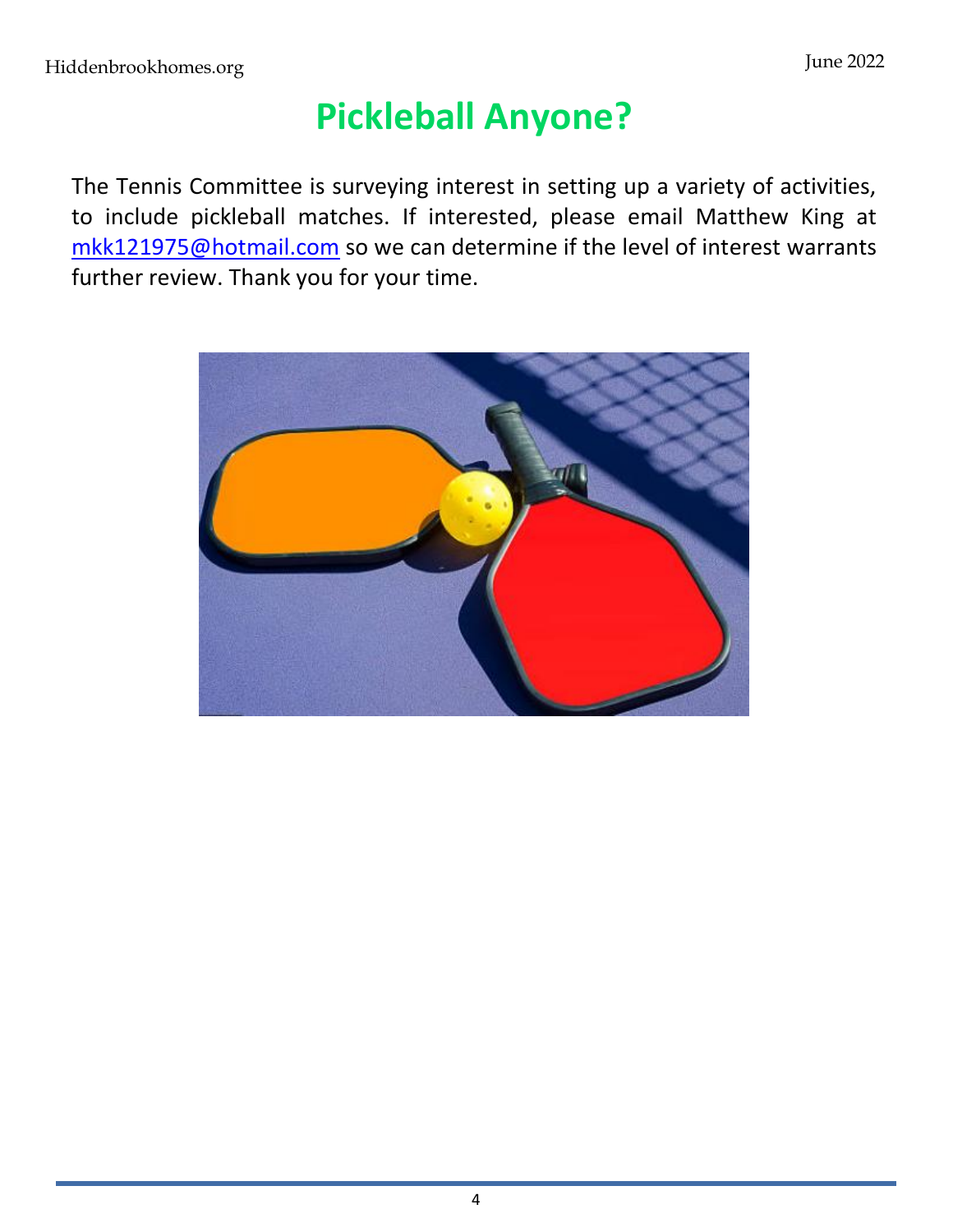# **Hiddenbrook Board of Directors** (Meetings are \**typically*\* held on the 3rd Tuesday of every month at 7 p.m. in the clubhouse) President Clive Bayliss Clive.bayliss@gmail.com Vice President **Kristin Leveto** Kristin Leveto kileveto@gmail.com Treasurer **Eric Cangemi** Eric Cangemi ericcangemi@gmail.com Member at Large Chris Gray Chris Gray chrisgrayfamily@gmail.com Secretary Matt King mkk121975@hotmail.com

| <b>Hiddenbrook Committee Chairs</b> |                         |                               |
|-------------------------------------|-------------------------|-------------------------------|
| Architectural Review (ARC)          | <b>Kimberly Hartsoe</b> |                               |
| Clubhouse                           | <b>VACANT</b>           |                               |
| Communications                      | <b>VACANT</b>           |                               |
| Pool                                | Marcel van Vierssen     | hbmarcelv@gmail.com           |
| <b>Activities</b>                   | <b>VACANT</b>           |                               |
| Swim Team                           | <b>Robert Yost</b>      | hiddenbrookswimteam@gmail.com |
| <b>Tennis</b>                       | <b>Tony Roane</b>       | tonyroane@gmail.com           |

If you are interested in joining any of the Hiddenbrook committees, please fill out the 'Committee Interest Form' from the documents page of the www.hiddenbrookhomes.org website and send it in to our property manager, Shannon Cook, at shannon@sequoiamgmt.com

If you are interested in receiving a printed copy of our monthly newsletter, please email your request to hiddenbrook homes@hotmail.com